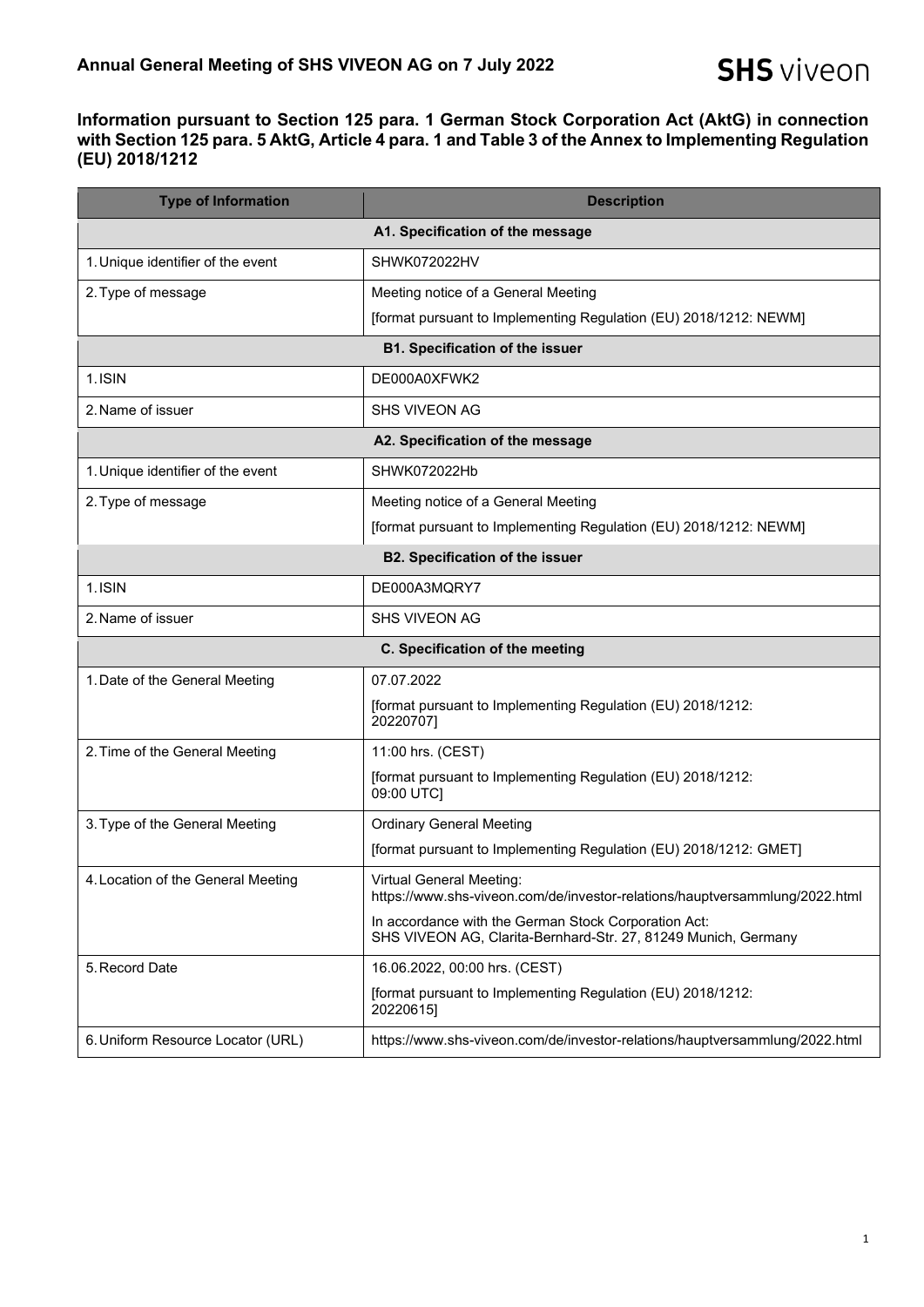| D. Participation in the General Meeting                              |                                                                                                                                                                                          |  |
|----------------------------------------------------------------------|------------------------------------------------------------------------------------------------------------------------------------------------------------------------------------------|--|
| D. Participation in the General Meeting - electronic absentee voting |                                                                                                                                                                                          |  |
| 1. Method of participation by shareholder                            | Exercising the right to vote through electronic absentee voting per Internetservice<br>at https://www.shs-viveon.com/de/investor-relations/hauptversammlung/2022.html                    |  |
|                                                                      | [format pursuant to Implementing Regulation (EU) 2018/1212:<br>EV; ISO 20022: EVOT]                                                                                                      |  |
| 2. Issuer deadline for the notification of<br>participation          | 30.06.2022, 24:00 hrs. (CEST)                                                                                                                                                            |  |
|                                                                      | [format pursuant to Implementing Regulation (EU) 2018/1212:<br>20220630; 22:00 UTC]                                                                                                      |  |
| 3. Issuer deadline for voting                                        | 07.07.2022, until the time voting begins                                                                                                                                                 |  |
|                                                                      | [format pursuant to Implementing Regulation (EU) 2018/1212:<br>20220707; until the time voting begins]                                                                                   |  |
| D. Participation in the General Meeting - company-appointed proxies  |                                                                                                                                                                                          |  |
| 1. Method of participation by shareholder                            | Exercising the right to vote by granting authority and issuing instructions to the<br>proxies nominated by the Company                                                                   |  |
|                                                                      | [format pursuant to Implementing Regulation (EU) 2018/1212:<br>PX; ISO 20022: PRXY]                                                                                                      |  |
| 2. Issuer deadline for the notification of<br>participation          | 30.06.2022, 24:00 hrs. (CEST)                                                                                                                                                            |  |
|                                                                      | [format pursuant to Implementing Regulation (EU) 2018/1212:<br>20220630; 22:00 UTC]                                                                                                      |  |
| 3. Issuer deadline for voting                                        | Granting authority (with voting instructions) to the proxies nominated by the<br>Company                                                                                                 |  |
|                                                                      | in writing or in text form by postal mail, telefax or email until<br>$\bullet$<br>06.07.2022, 24:00 hrs (CEST)                                                                           |  |
|                                                                      | [format pursuant to Implementing Regulation (EU) 2018/1212:<br>20220706; 22:00 UTC]                                                                                                      |  |
|                                                                      | electronically via the Internetservice at<br>$\bullet$<br>https://www.shs-viveon.com/de/investor-<br>relations/hauptversammlung/2022.html by<br>07.07.2022, until the time voting begins |  |
|                                                                      | [format pursuant to Implementing Regulation (EU) 2018/1212:<br>20220707; until the time voting begins]                                                                                   |  |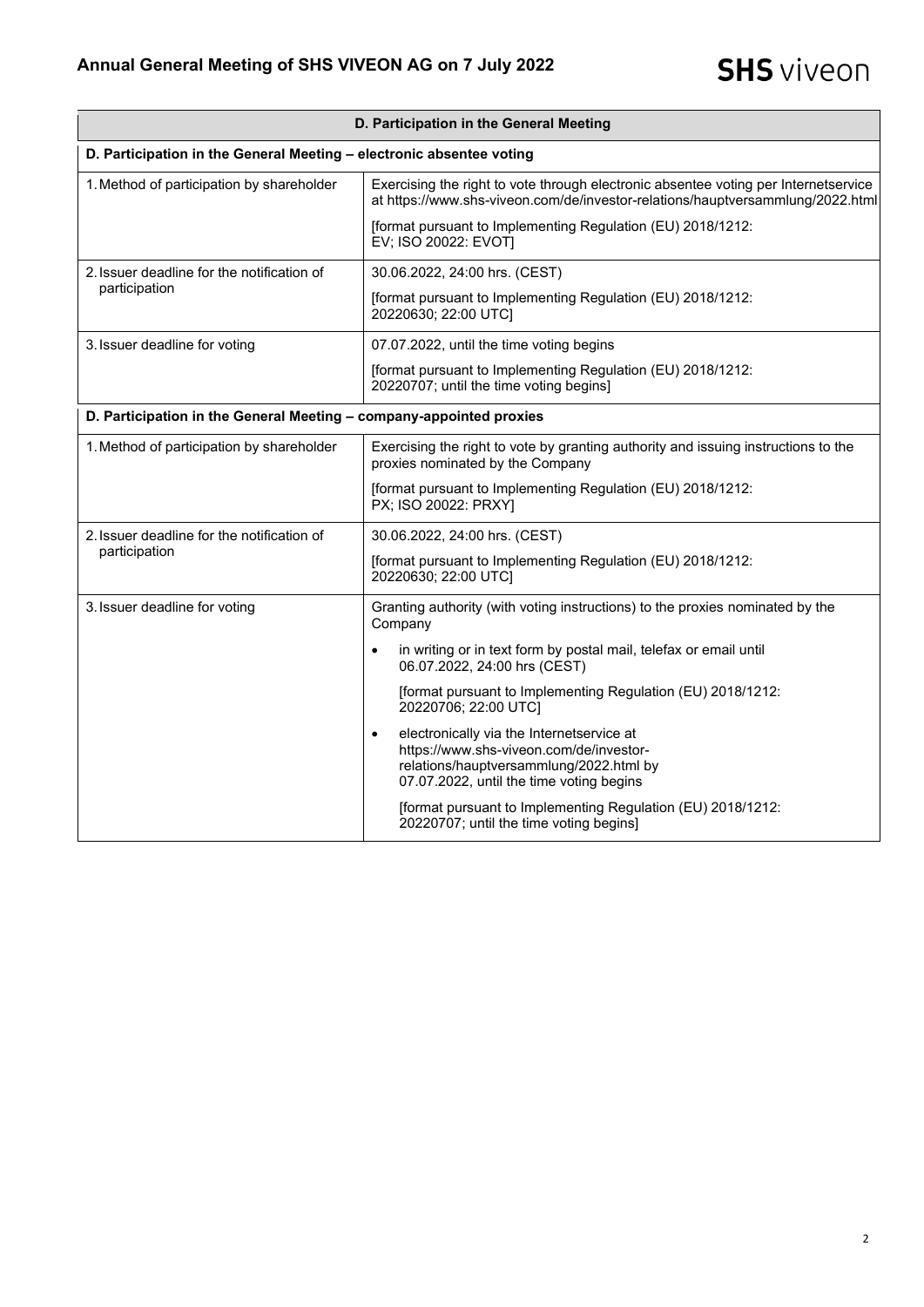| D. Participation in the General Meeting - proxy authorisation |                                                                                                                                                                                                                       |  |
|---------------------------------------------------------------|-----------------------------------------------------------------------------------------------------------------------------------------------------------------------------------------------------------------------|--|
| 1. Method of participation by shareholder                     | Exercising the right to vote through an authorised third party                                                                                                                                                        |  |
|                                                               | [format pursuant to Implementing Regulation (EU) 2018/1212:<br>PX; ISO 20022: PRXY]                                                                                                                                   |  |
| 2. Issuer deadline for the notification of<br>participation   | 30.06.2022, 24:00 hrs. (CEST)                                                                                                                                                                                         |  |
|                                                               | [format pursuant to Implementing Regulation (EU) 2018/1212:<br>20220630; 22:00 UTC]                                                                                                                                   |  |
| 3. Issuer deadline for voting                                 | Exercising of voting rights via electronic absentee voting by the proxy via<br>Internetservice at                                                                                                                     |  |
|                                                               | https://www.shs-viveon.com/de/investor-relations/hauptversammlung/2022.html:                                                                                                                                          |  |
|                                                               | 07.07.2022, until the time voting begins<br>$\bullet$                                                                                                                                                                 |  |
|                                                               | [format pursuant to Implementing Regulation (EU) 2018/1212:<br>20220707; until the time voting begins]                                                                                                                |  |
|                                                               | Exercising of voting rights by the proxy through granting sub-proxies and issuing<br>instructions to the proxies appointed by the Company:                                                                            |  |
|                                                               | in writing or in text form by postal mail, telefax or email until<br>$\bullet$<br>06.07.2022, 24:00 hrs (CEST)                                                                                                        |  |
|                                                               | [format pursuant to Implementing Regulation (EU) 2018/1212:<br>20220706; 22:00 UTC]                                                                                                                                   |  |
|                                                               | electronically via the Internetservice at<br>$\bullet$<br>https://www.shs-viveon.com/de/investor-<br>relations/hauptversammlung/2022.html by<br>07.07.2022, until the time voting begins                              |  |
|                                                               | [format pursuant to Implementing Regulation (EU) 2018/1212:<br>20220707; until the time voting begins]                                                                                                                |  |
| E. Agenda                                                     |                                                                                                                                                                                                                       |  |
| E. Agenda - item 1                                            |                                                                                                                                                                                                                       |  |
| 1. Unique identifier of the agenda item                       | 1                                                                                                                                                                                                                     |  |
| 2. Title of the agenda item                                   | Presentation of the adopted annual financial statements as of December 31,<br>2021, the management report of the Company for the fiscal year 2021, and the<br>report of the Supervisory Board on the fiscal year 2021 |  |
| 3. Uniform Resource Locator (URL) of the<br>materials         | https://www.shs-viveon.com/de/investor-relations/hauptversammlung/2022.html                                                                                                                                           |  |
| 4. Vote                                                       |                                                                                                                                                                                                                       |  |

5.Alternative voting options

**E. Agenda – item 2**

| 1. Unique identifier of the agenda item               | 2                                                                                                       |
|-------------------------------------------------------|---------------------------------------------------------------------------------------------------------|
| 2. Title of the agenda item                           | Resolution on the appropriation of the unappropriated profit for 2021                                   |
| 3. Uniform Resource Locator (URL) of the<br>materials | https://www.shs-viveon.com/de/investor-relations/hauptversammlung/2022.html                             |
| 4. Vote                                               | <b>Binding vote</b>                                                                                     |
|                                                       | [format pursuant to Implementing Regulation (EU) 2018/1212:<br>BV: ISO 20022: BNDGI                     |
| 5. Alternative voting options                         | Vote in favour, Vote against, Abstention                                                                |
|                                                       | [format pursuant to Implementing Regulation (EU) 2018/1212:<br>VF, VA, AB; ISO 20022: CFOR, CAGS, ABSTI |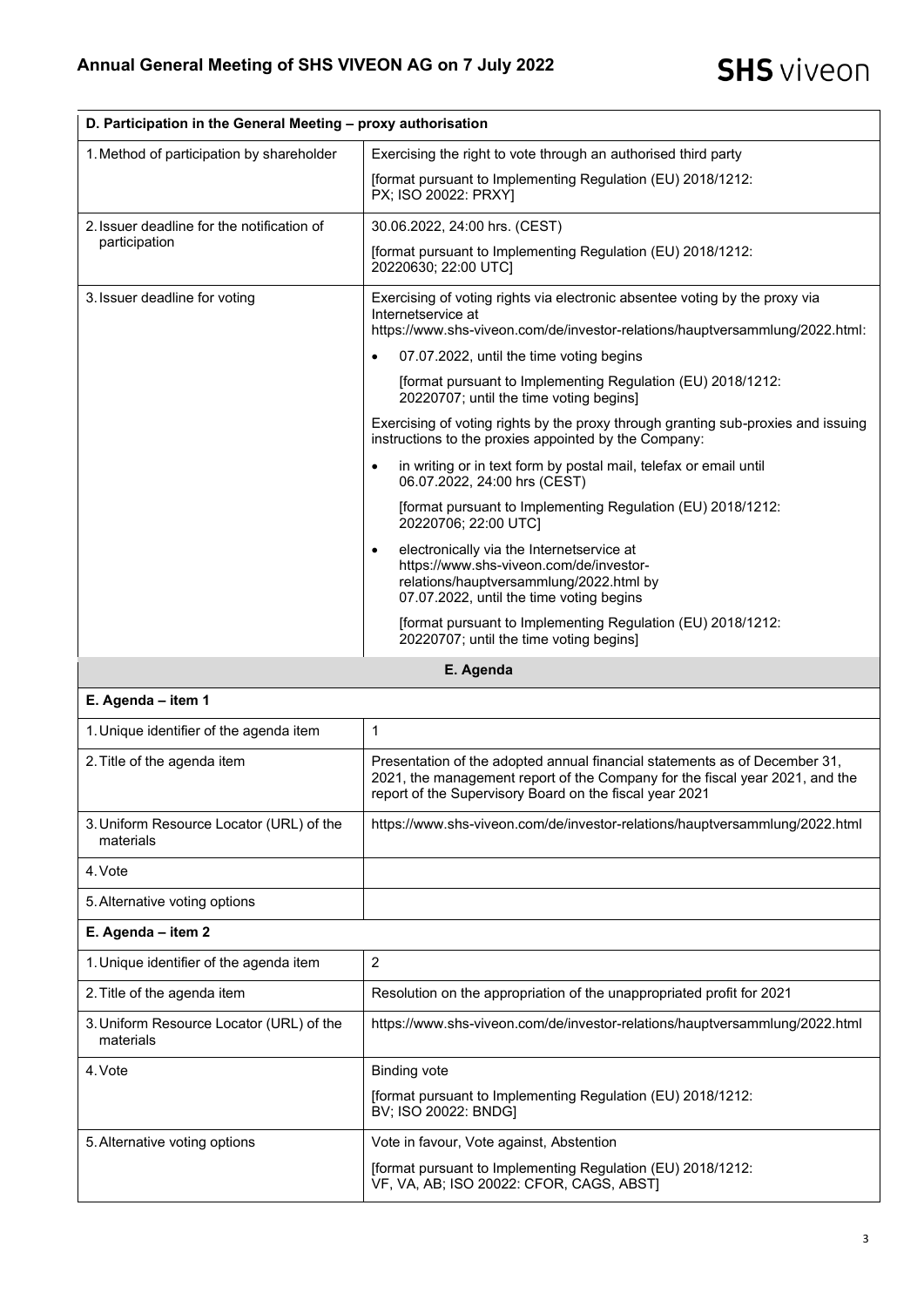| E. Agenda - item 3a                                   |                                                                                                                                                                       |
|-------------------------------------------------------|-----------------------------------------------------------------------------------------------------------------------------------------------------------------------|
| 1. Unique identifier of the agenda item               | За                                                                                                                                                                    |
| 2. Title of the agenda item                           | Resolution on the approval of the actions of the members of the Executive Board<br>for the fiscal year 2021 - individual discharge of<br>Mr Ralph Schule              |
| 3. Uniform Resource Locator (URL) of the<br>materials | https://www.shs-viveon.com/de/investor-relations/hauptversammlung/2022.html                                                                                           |
| 4. Vote                                               | <b>Binding vote</b>                                                                                                                                                   |
|                                                       | [format pursuant to Implementing Regulation (EU) 2018/1212:<br>BV; ISO 20022: BNDG]                                                                                   |
| 5. Alternative voting options                         | Vote in favour, Vote against, Abstention                                                                                                                              |
|                                                       | [format pursuant to Implementing Regulation (EU) 2018/1212:<br>VF, VA, AB; ISO 20022: CFOR, CAGS, ABST]                                                               |
| E. Agenda - item 3b                                   |                                                                                                                                                                       |
| 1. Unique identifier of the agenda item               | 3 <sub>b</sub>                                                                                                                                                        |
| 2. Title of the agenda item                           | Resolution on the approval of the actions of the members of the Executive Board<br>for the fiscal year 2021 - individual discharge of<br>Mr Ingo-Stefan Schilling     |
| 3. Uniform Resource Locator (URL) of the<br>materials | https://www.shs-viveon.com/de/investor-relations/hauptversammlung/2022.html                                                                                           |
| 4. Vote                                               | <b>Binding vote</b>                                                                                                                                                   |
|                                                       | [format pursuant to Implementing Regulation (EU) 2018/1212:<br>BV; ISO 20022: BNDG]                                                                                   |
| 5. Alternative voting options                         | Vote in favour, Vote against, Abstention                                                                                                                              |
|                                                       | [format pursuant to Implementing Regulation (EU) 2018/1212:<br>VF, VA, AB; ISO 20022: CFOR, CAGS, ABST)                                                               |
| E. Agenda - item 3c                                   |                                                                                                                                                                       |
| 1. Unique identifier of the agenda item               | 3c                                                                                                                                                                    |
| 2. Title of the agenda item                           | Resolution on the approval of the actions of the members of the Executive Board<br>for the fiscal year 2021 - individual discharge of<br>Mr Dr Jörg Seelmann-Eggebert |
| 3. Uniform Resource Locator (URL) of the<br>materials | https://www.shs-viveon.com/de/investor-relations/hauptversammlung/2022.html                                                                                           |
| 4. Vote                                               | <b>Binding vote</b>                                                                                                                                                   |
|                                                       | [format pursuant to Implementing Regulation (EU) 2018/1212:<br>BV; ISO 20022: BNDG]                                                                                   |
| 5. Alternative voting options                         | Vote in favour, Vote against, Abstention                                                                                                                              |
|                                                       | [format pursuant to Implementing Regulation (EU) 2018/1212:<br>VF, VA, AB; ISO 20022: CFOR, CAGS, ABST]                                                               |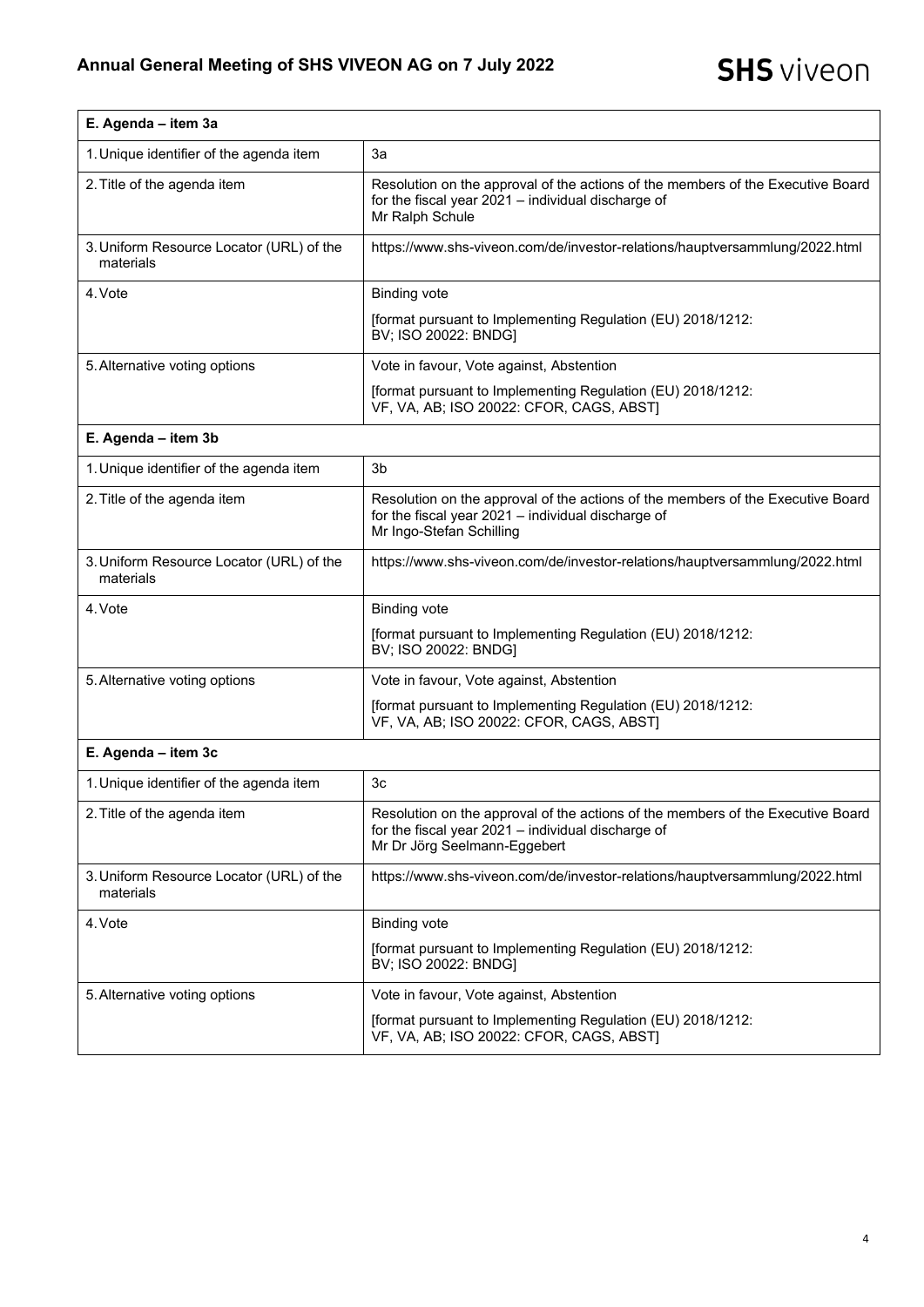r

| E. Agenda - item 3d                                   |                                                                                                                                                            |
|-------------------------------------------------------|------------------------------------------------------------------------------------------------------------------------------------------------------------|
| 1. Unique identifier of the agenda item               | 3d                                                                                                                                                         |
| 2. Title of the agenda item                           | Resolution on the approval of the actions of the members of the Executive Board<br>for the fiscal year 2021 - individual discharge of<br>Ms Eva Wiesmüller |
| 3. Uniform Resource Locator (URL) of the<br>materials | https://www.shs-viveon.com/de/investor-relations/hauptversammlung/2022.html                                                                                |
| 4. Vote                                               | <b>Binding vote</b>                                                                                                                                        |
|                                                       | [format pursuant to Implementing Regulation (EU) 2018/1212:<br>BV; ISO 20022: BNDG]                                                                        |
| 5. Alternative voting options                         | Vote in favour, Vote against, Abstention                                                                                                                   |
|                                                       | [format pursuant to Implementing Regulation (EU) 2018/1212:<br>VF, VA, AB; ISO 20022: CFOR, CAGS, ABST]                                                    |
| E. Agenda - item 4                                    |                                                                                                                                                            |
| 1. Unique identifier of the agenda item               | $\overline{4}$                                                                                                                                             |
| 2. Title of the agenda item                           | Resolution on the approval of the actions of the members of the Supervisory<br>Board for the fiscal year 2021                                              |
| 3. Uniform Resource Locator (URL) of the<br>materials | https://www.shs-viveon.com/de/investor-relations/hauptversammlung/2022.html                                                                                |
| 4. Vote                                               | <b>Binding vote</b>                                                                                                                                        |
|                                                       | [format pursuant to Implementing Regulation (EU) 2018/1212:<br>BV; ISO 20022: BNDG]                                                                        |
| 5. Alternative voting options                         | Vote in favour, Vote against, Abstention                                                                                                                   |
|                                                       | [format pursuant to Implementing Regulation (EU) 2018/1212:<br>VF, VA, AB; ISO 20022: CFOR, CAGS, ABST]                                                    |
| E. Agenda - item 5                                    |                                                                                                                                                            |
| 1. Unique identifier of the agenda item               | $\overline{5}$                                                                                                                                             |
| 2. Title of the agenda item                           | Election of the auditor for the fiscal year 2022                                                                                                           |
| 3. Uniform Resource Locator (URL) of the<br>materials | https://www.shs-viveon.com/de/investor-relations/hauptversammlung/2022.html                                                                                |
| 4. Vote                                               | <b>Binding vote</b>                                                                                                                                        |
|                                                       | [format pursuant to Implementing Regulation (EU) 2018/1212:<br>BV; ISO 20022: BNDG]                                                                        |
| 5. Alternative voting options                         | Vote in favour, Vote against, Abstention                                                                                                                   |
|                                                       | [format pursuant to Implementing Regulation (EU) 2018/1212:<br>VF, VA, AB; ISO 20022: CFOR, CAGS, ABST)                                                    |